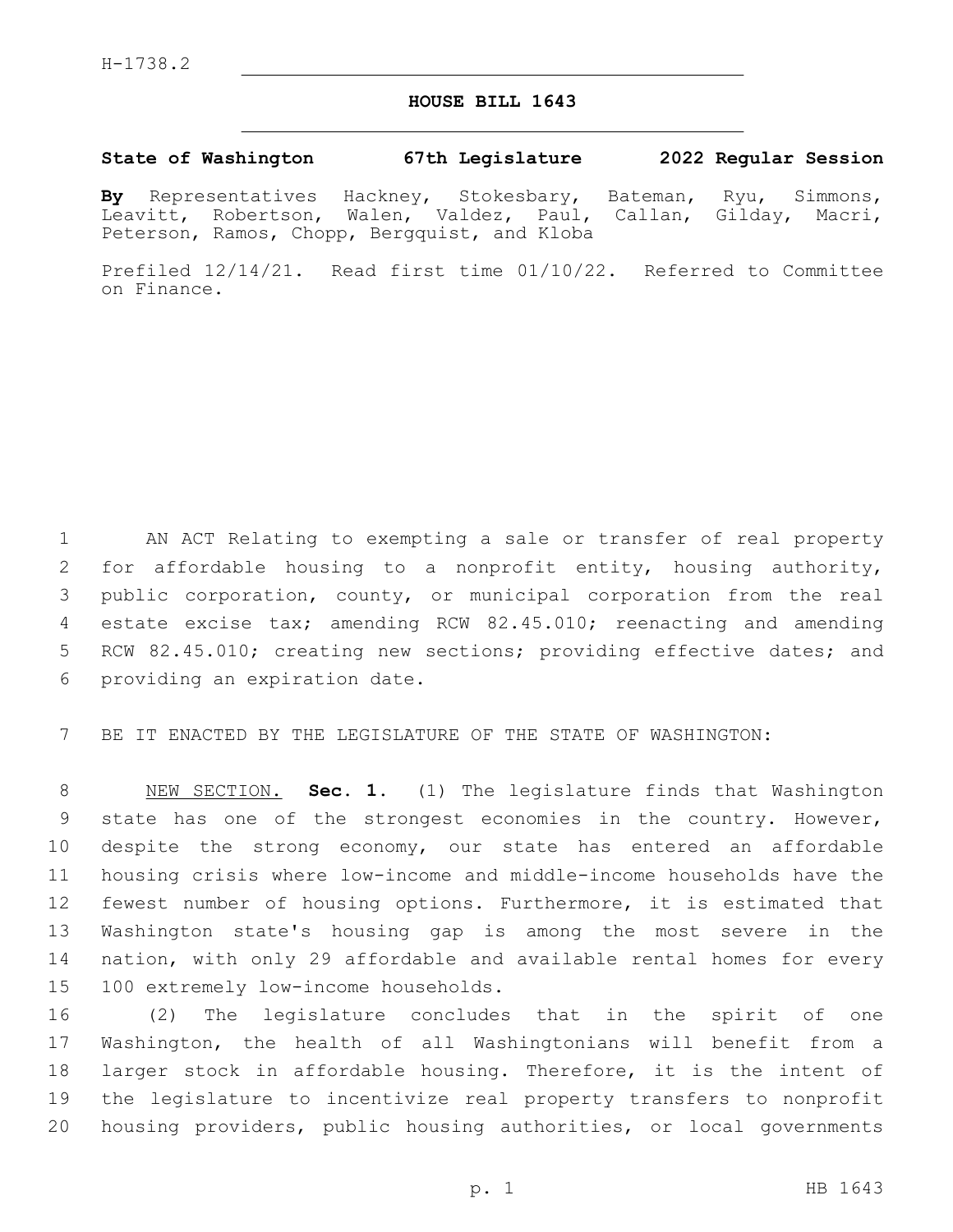to increase the availability of affordable housing for low-income 2 Washingtonians.

 NEW SECTION. **Sec. 2.** (1) This section is the tax preference performance statement for the tax preferences in sections 3 and 4, chapter . . ., Laws of 2022 (sections 3 and 4 of this act). This performance statement is only intended to be used for subsequent evaluation of the tax preferences. It is not intended to create a private right of action by any party or be used to determine eligibility for preferential tax treatment.

 (2) The legislature categorizes this tax preference as one intended to induce certain designated behavior by taxpayers, as 12 indicated in RCW 82.32.808(2)(a).

 (3) It is the legislature's specific public policy objective to encourage sales or transfers of real property to nonprofit entities, housing authorities, or public corporations that intend to use the transferred property for rental housing for low-income persons.

 (4) If a review finds that the number of sales or transfers of real property to qualified entities has not increased, then the legislature intends to repeal the expiration date of the tax 20 preference.

 (5) In order to obtain the data necessary to perform the review in subsection (4) of this section, the joint legislative audit and review committee may refer to any available data source, including the transfer or sale of properties reported by county records.

 **Sec. 3.** RCW 82.45.010 and 2019 c 424 s 3, 2019 c 390 s 10, and 2019 c 385 s 2 are each reenacted and amended to read as follows:

 (1) As used in this chapter, the term "sale" has its ordinary meaning and includes any conveyance, grant, assignment, quitclaim, or 29 transfer of the ownership of or title to real property, including standing timber, or any estate or interest therein for a valuable consideration, and any contract for such conveyance, grant, assignment, quitclaim, or transfer, and any lease with an option to purchase real property, including standing timber, or any estate or interest therein or other contract under which possession of the property is given to the purchaser, or any other person at the purchaser's direction, and title to the property is retained by the vendor as security for the payment of the purchase price. The term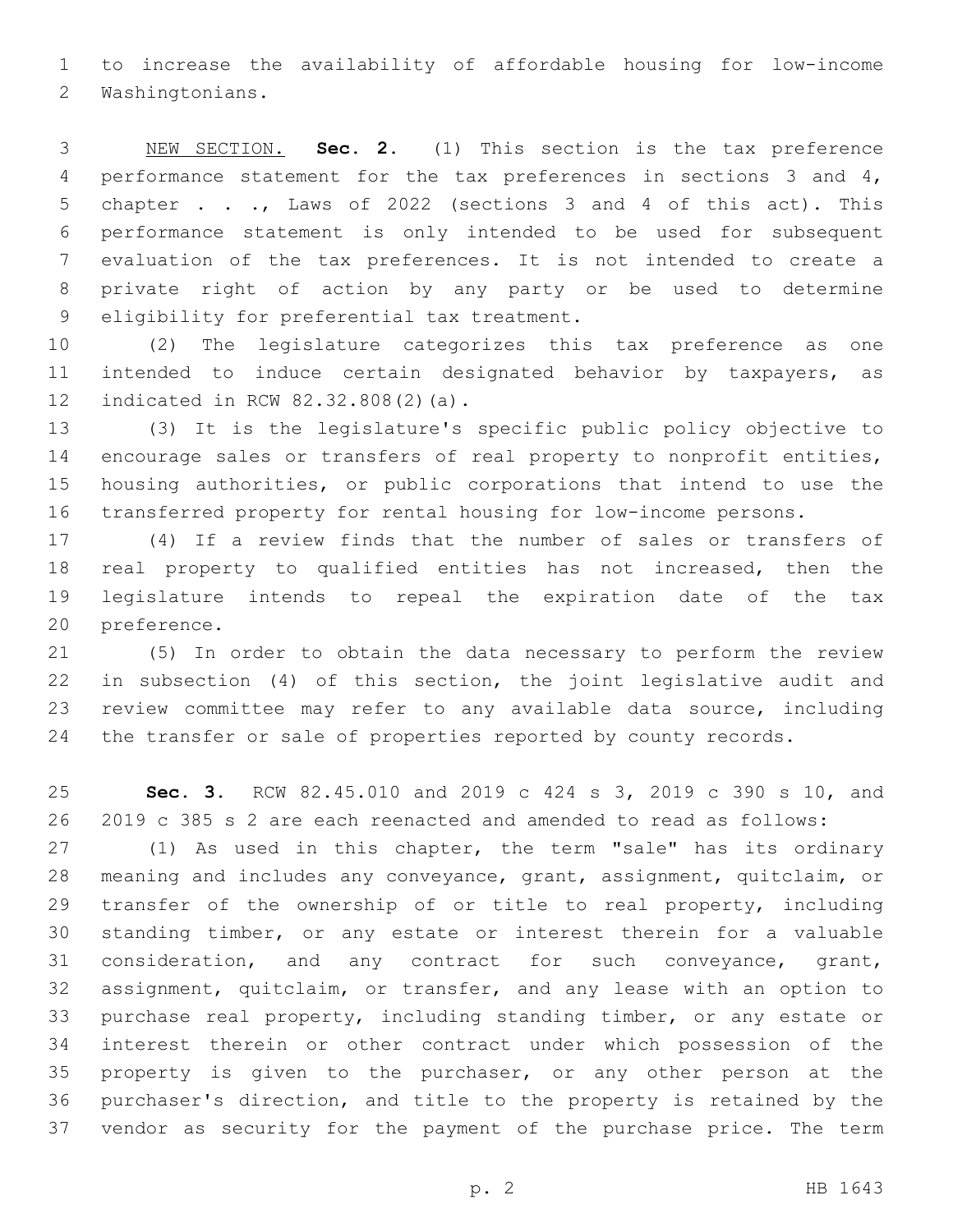also includes the grant, assignment, quitclaim, sale, or transfer of 2 improvements constructed upon leased land.

 (2)(a) The term "sale" also includes the transfer or acquisition within any thirty-six month period of a controlling interest in any entity with an interest in real property located in this state for a valuable consideration.6

 (b) For the sole purpose of determining whether, pursuant to the exercise of an option, a controlling interest was transferred or acquired within a thirty-six month period, the date that the option agreement was executed is the date on which the transfer or acquisition of the controlling interest is deemed to occur. For all 12 other purposes under this chapter, the date upon which the option is exercised is the date of the transfer or acquisition of the 14 controlling interest.

 (c) For purposes of this subsection, all acquisitions of persons acting in concert must be aggregated for purposes of determining whether a transfer or acquisition of a controlling interest has taken place. The department must adopt standards by rule to determine when persons are acting in concert. In adopting a rule for this purpose, 20 the department must consider the following:

 (i) Persons must be treated as acting in concert when they have a relationship with each other such that one person influences or controls the actions of another through common ownership; and

 (ii) When persons are not commonly owned or controlled, they must be treated as acting in concert only when the unity with which the purchasers have negotiated and will consummate the transfer of ownership interests supports a finding that they are acting as a single entity. If the acquisitions are completely independent, with each purchaser buying without regard to the identity of the other purchasers, then the acquisitions are considered separate acquisitions.31

(3) The term "sale" does not include:32

(a) A transfer by gift, devise, or inheritance.

 (b) A transfer by transfer on death deed, to the extent that it is not in satisfaction of a contractual obligation of the decedent 36 owed to the recipient of the property.

 (c) A transfer of any leasehold interest other than of the type 38 mentioned above.

 (d) A cancellation or forfeiture of a vendee's interest in a contract for the sale of real property, whether or not such contract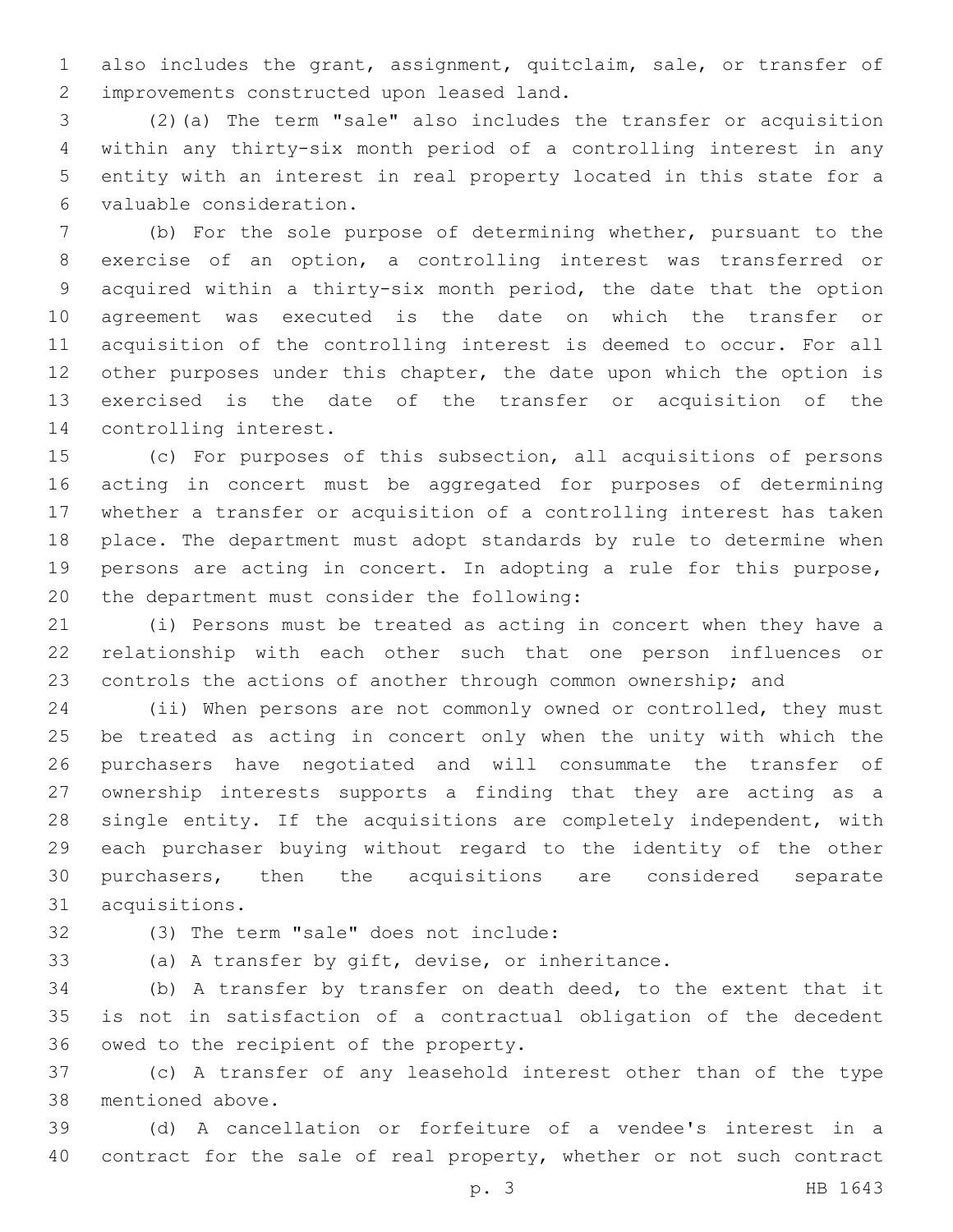contains a forfeiture clause, or deed in lieu of foreclosure of a 2 mortgage.

 (e) The partition of property by tenants in common by agreement 4 or as the result of a court decree.

 (f) The assignment of property or interest in property from one spouse or one domestic partner to the other spouse or other domestic partner in accordance with the terms of a decree of dissolution of marriage or state registered domestic partnership or in fulfillment 9 of a property settlement agreement.

 (g) The assignment or other transfer of a vendor's interest in a contract for the sale of real property, even though accompanied by a conveyance of the vendor's interest in the real property involved.

 (h) Transfers by appropriation or decree in condemnation proceedings brought by the United States, the state or any political 15 subdivision thereof, or a municipal corporation.

 (i) A mortgage or other transfer of an interest in real property merely to secure a debt, or the assignment thereof.

 (j) Any transfer or conveyance made pursuant to a deed of trust 19 or an order of sale by the court in any mortgage, deed of trust, or lien foreclosure proceeding or upon execution of a judgment, or deed in lieu of foreclosure to satisfy a mortgage or deed of trust.

 (k) A conveyance to the federal housing administration or veterans administration by an authorized mortgagee made pursuant to a contract of insurance or guaranty with the federal housing 25 administration or veterans administration.

 (l) A transfer in compliance with the terms of any lease or contract upon which the tax as imposed by this chapter has been paid or where the lease or contract was entered into prior to the date 29 this tax was first imposed.

(m) The sale of any grave or lot in an established cemetery.

 (n) A sale by the United States, this state or any political subdivision thereof, or a municipal corporation of this state.

 (o) A sale to a regional transit authority or public corporation under RCW 81.112.320 under a sale/leaseback agreement under RCW 35 81.112.300.

 (p) A transfer of real property, however effected, if it consists of a mere change in identity or form of ownership of an entity where there is no change in the beneficial ownership. These include transfers to a corporation or partnership which is wholly owned by the transferor and/or the transferor's spouse or domestic partner or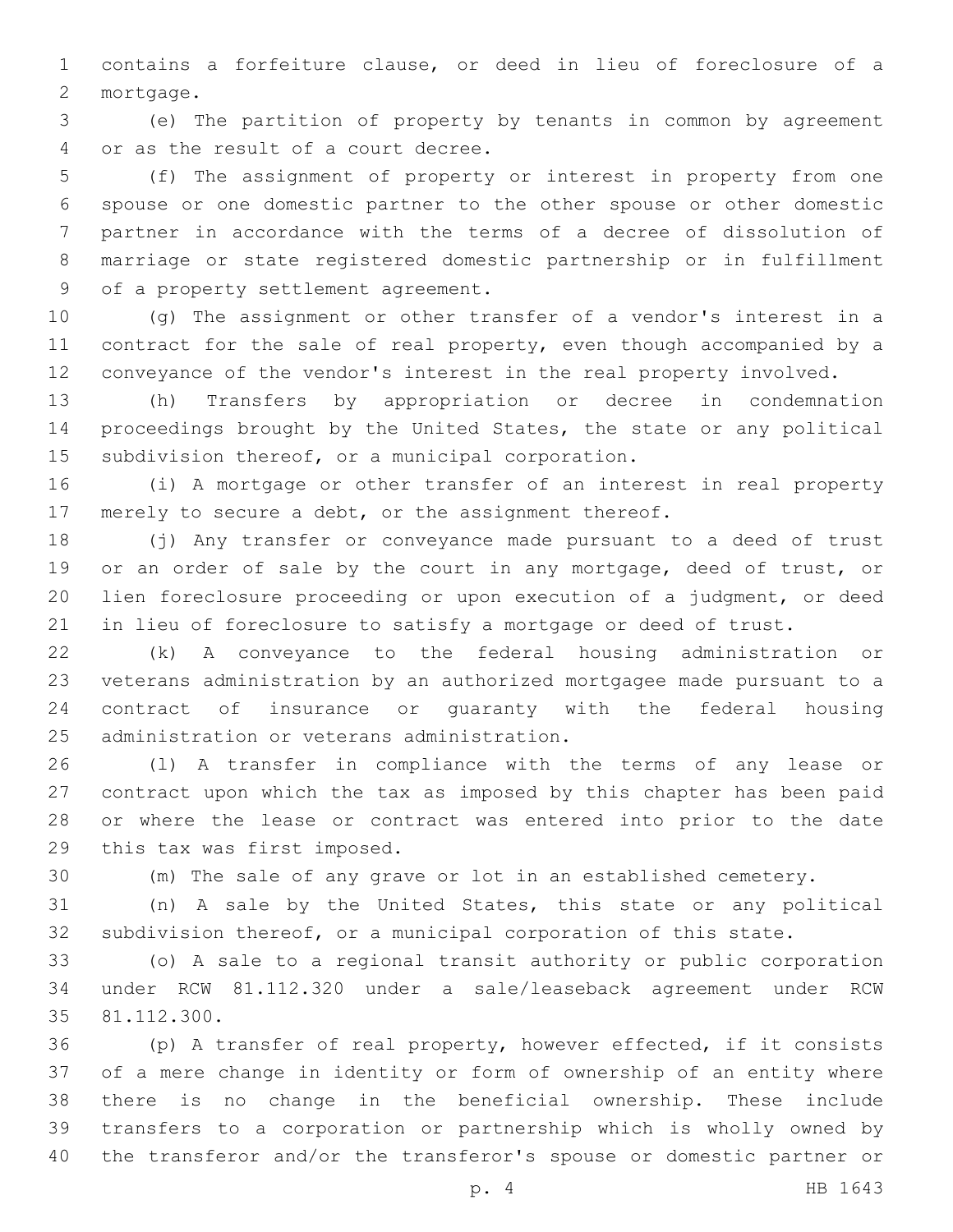children of the transferor or the transferor's spouse or domestic partner. However, if thereafter such transferee corporation or partnership voluntarily transfers such real property, or such transferor, spouse or domestic partner, or children of the transferor or the transferor's spouse or domestic partner voluntarily transfer stock in the transferee corporation or interest in the transferee partnership capital, as the case may be, to other than (i) the transferor and/or the transferor's spouse or domestic partner or children of the transferor or the transferor's spouse or domestic partner, (ii) a trust having the transferor and/or the transferor's spouse or domestic partner or children of the transferor or the transferor's spouse or domestic partner as the only beneficiaries at the time of the transfer to the trust, or (iii) a corporation or partnership wholly owned by the original transferor and/or the transferor's spouse or domestic partner or children of the transferor 16 or the transferor's spouse or domestic partner, within three years of the original transfer to which this exemption applies, and the tax on the subsequent transfer has not been paid within sixty days of becoming due, excise taxes become due and payable on the original 20 transfer as otherwise provided by law.

 (q)(i) A transfer that for federal income tax purposes does not involve the recognition of gain or loss for entity formation, liquidation or dissolution, and reorganization, including but not limited to nonrecognition of gain or loss because of application of 26 U.S.C. Sec. 332, 337, 351, 368(a)(1), 721, or 731 of the internal 26 revenue code of 1986, as amended.

 (ii) However, the transfer described in (q)(i) of this subsection cannot be preceded or followed within a thirty-six month period by another transfer or series of transfers, that, when combined with the otherwise exempt transfer or transfers described in (q)(i) of this subsection, results in the transfer of a controlling interest in the entity for valuable consideration, and in which one or more persons previously holding a controlling interest in the entity receive cash or property in exchange for any interest the person or persons acting in concert hold in the entity. This subsection (3)(q)(ii) does not apply to that part of the transfer involving property received that is the real property interest that the person or persons originally contributed to the entity or when one or more persons who did not contribute real property or belong to the entity at a time when real property was purchased receive cash or personal property in exchange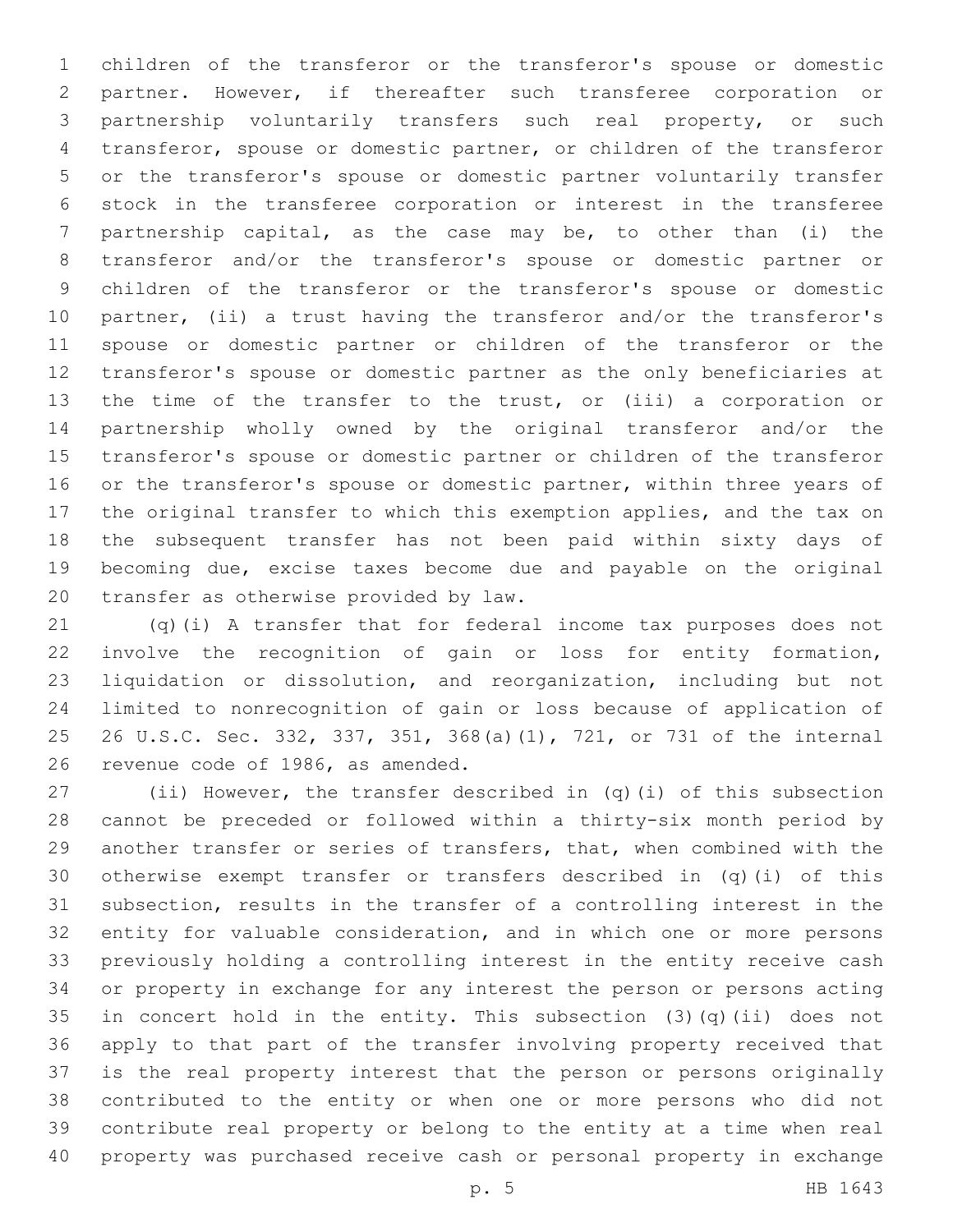for that person or persons' interest in the entity. The real estate excise tax under this subsection (3)(q)(ii) is imposed upon the person or persons who previously held a controlling interest in the 4 entity.

 (r) A qualified sale of a manufactured/mobile home community, as 6 defined in RCW 59.20.030.

 (s)(i) A transfer of a qualified low-income housing development or controlling interest in a qualified low-income housing development, unless, due to noncompliance with federal statutory requirements, the seller is subject to recapture, in whole or in part, of its allocated federal low-income housing tax credits within 12 the four years prior to the date of transfer.

 (ii) For purposes of this subsection (3)(s), "qualified low- income housing development" means real property and improvements in 15 respect to which the seller or, in the case of a transfer of a controlling interest, the owner or beneficial owner, was allocated federal low-income housing tax credits authorized under 26 U.S.C. Sec. 42 or successor statute, by the Washington state housing finance commission or successor state-authorized tax credit allocating 20 agency.

 (iii) This subsection (3)(s) does not apply to transfers of a qualified low-income housing development or controlling interest in a qualified low-income housing development occurring on or after July 24 1, 2035.

 (iv) The Washington state housing finance commission, in consultation with the department, must gather data on: (A) The fiscal savings, if any, accruing to transferees as a result of the exemption 28 provided in this subsection  $(3)(s)$ ;  $(B)$  the extent to which transferors of qualified low-income housing developments receive consideration, including any assumption of debt, as part of a 31 transfer subject to the exemption provided in this subsection (3)(s); and (C) the continued use of the property for low-income housing. The Washington state housing finance commission must provide this information to the joint legislative audit and review committee. The committee must conduct a review of the tax preference created under this subsection (3)(s) in calendar year 2033, as required under 37 chapter 43.136 RCW.

 (t)(i) A qualified transfer of residential property by a legal representative of a person with developmental disabilities to a qualified entity subject to the following conditions: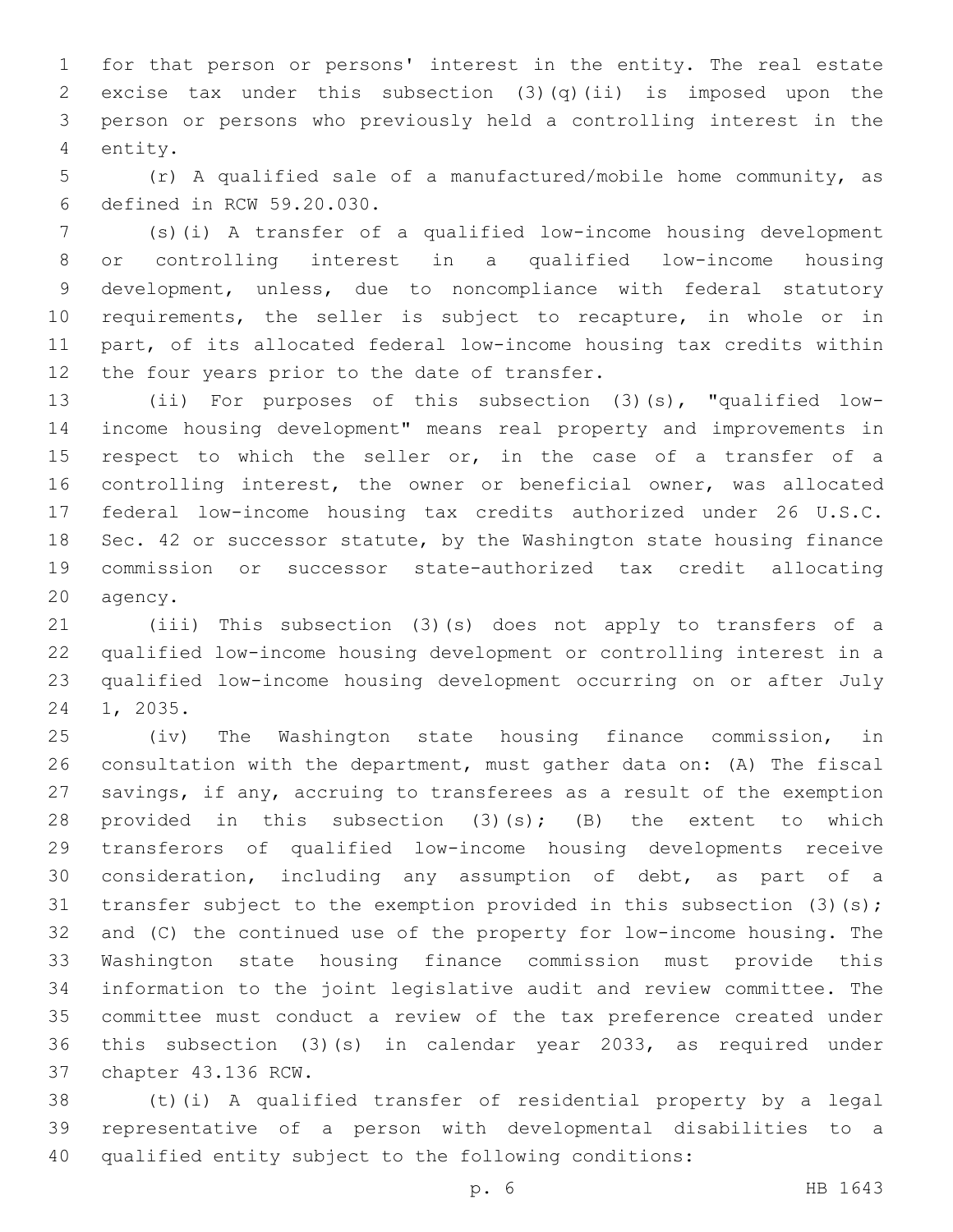(A) The adult child with developmental disabilities of the transferor of the residential property must be allowed to reside in the residence or successor property so long as the placement is safe and appropriate as determined by the department of social and health 5 services;

 (B) The title to the residential property is conveyed without the receipt of consideration by the legal representative of a person with 8 developmental disabilities to a qualified entity;

 (C) The residential property must have no more than four living 10 units located on it; and

 (D) The residential property transferred must remain in continued use for fifty years by the qualified entity as supported living for persons with developmental disabilities by the qualified entity or successor entity. If the qualified entity sells or otherwise conveys ownership of the residential property the proceeds of the sale or conveyance must be used to acquire similar residential property and such similar residential property must be considered the successor for continued use. The property will not be considered in continued use if the department of social and health services finds that the property has failed, after a reasonable time to remedy, to meet any health and safety statutory or regulatory requirements. If the department of social and health services determines that the property fails to meet the requirements for continued use, the department of social and health services must notify the department and the real estate excise tax based on the value of the property at the time of the transfer into use as residential property for persons with developmental disabilities becomes immediately due and payable by the qualified entity. The tax due is not subject to penalties, fees, or 29 interest under this title.

 (ii) For the purposes of this subsection (3)(t) the definitions 31 in RCW 71A.10.020 apply.

32 (iii) A "qualified entity" is:

 (A) A nonprofit organization under Title 26 U.S.C. Sec. 501(c)(3) of the federal internal revenue code of 1986, as amended, as of June 7, 2018, or a subsidiary under the same taxpayer identification number that provides residential supported living for persons with 37 developmental disabilities; or

 (B) A nonprofit adult family home, as defined in RCW 70.128.010, that exclusively serves persons with developmental disabilities.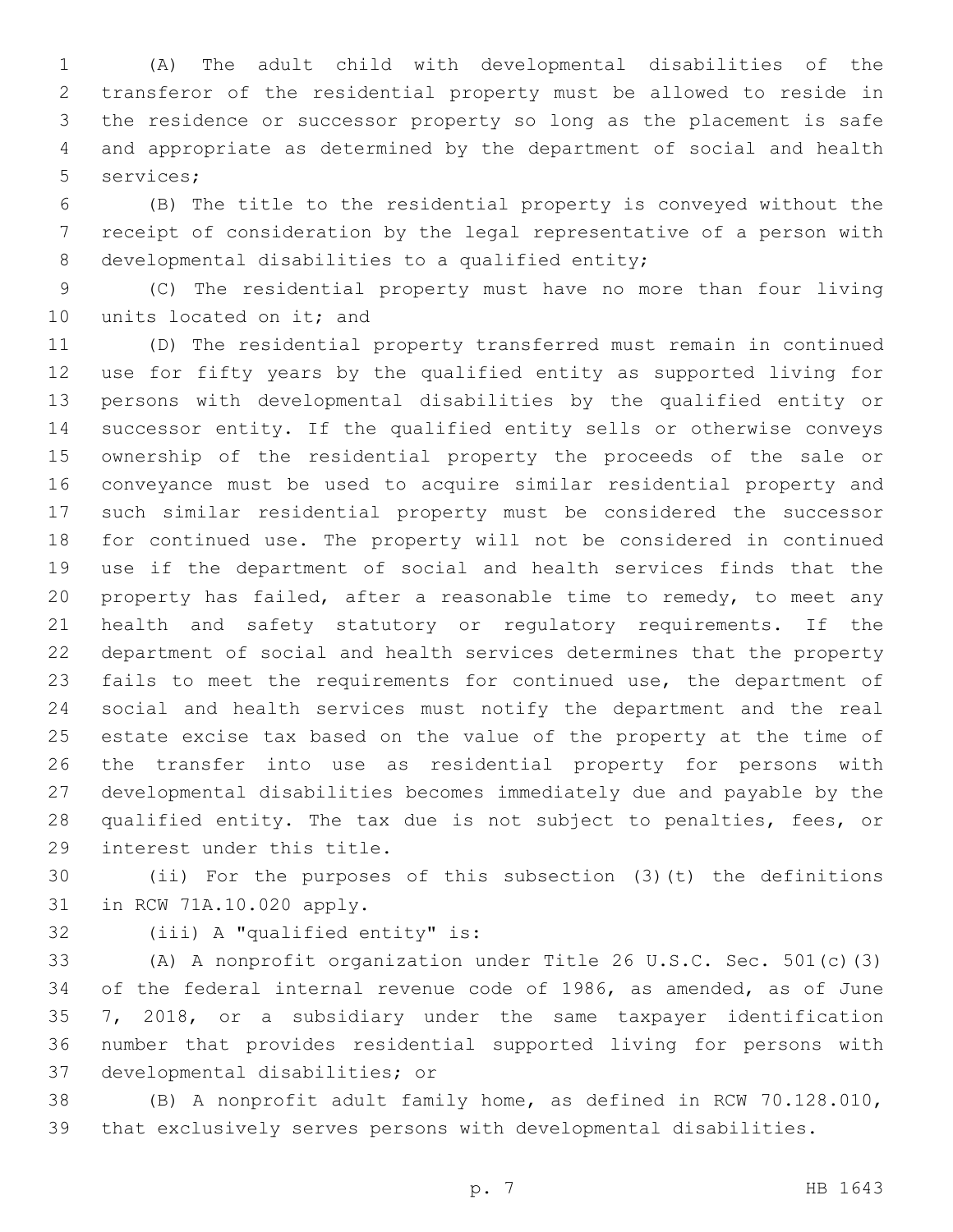(iv) In order to receive an exemption under this subsection (3)(t) an affidavit must be submitted by the transferor of the residential property and must include a copy of the transfer agreement and any other documentation as required by the department.

 (u)(i) The sale by an affordable homeownership facilitator of self-help housing to a low-income household. ((The definitions in section 2 of this act apply to this subsection.))

 (ii) The definitions in this subsection (3)(u) apply to this subsection (3)(u) unless the context clearly requires otherwise.

 (A) "Affordable homeownership facilitator" means a nonprofit community or neighborhood-based organization that is exempt from income tax under Title 26 U.S.C. Sec. 501(c) of the internal revenue code of 1986, as amended, as of October 1, 2019, and that is the 14 developer of self-help housing.

 (B) "Low-income" means household income as defined by the department, provided that the definition may not exceed eighty percent of median household income, adjusted for household size, for 18 the county in which the dwelling is located.

 (C) "Self-help housing" means dwelling residences provided for ownership by low-income individuals and families whose ownership requirement includes labor participation. "Self-help housing" does not include residential rental housing provided on a commercial basis 23 to the general public.

 (v)(i) A sale or transfer of real property to a qualifying 25 grantee including a nonprofit entity as defined in RCW 84.36.560, a housing authority created under RCW 35.82.030 or 35.82.300, a public corporation established under RCW 35.21.660 or 35.21.730, or a county or municipal corporation that intends to use the property for rental housing for low-income persons and receive, or otherwise qualify the 30 property for, an exemption from real and personal property taxes under RCW 84.36.560, 35.82.210, 35.21.755, or 84.36.010. A qualifying grantee must comply with the following certification requirements:

 (A) If the qualifying grantee intends to operate existing housing 34 on the property, the qualifying grantee must certify, by affidavit at the time of transfer, the qualifying grantee's intent to receive or qualify the property for such a tax exemption within one year.

 (B) If the qualifying grantee intends to develop new housing on the site, the qualifying grantee must certify, by affidavit at the time of transfer, the qualifying grantee's intent to receive or 40 qualify the property for such a tax exemption within five years.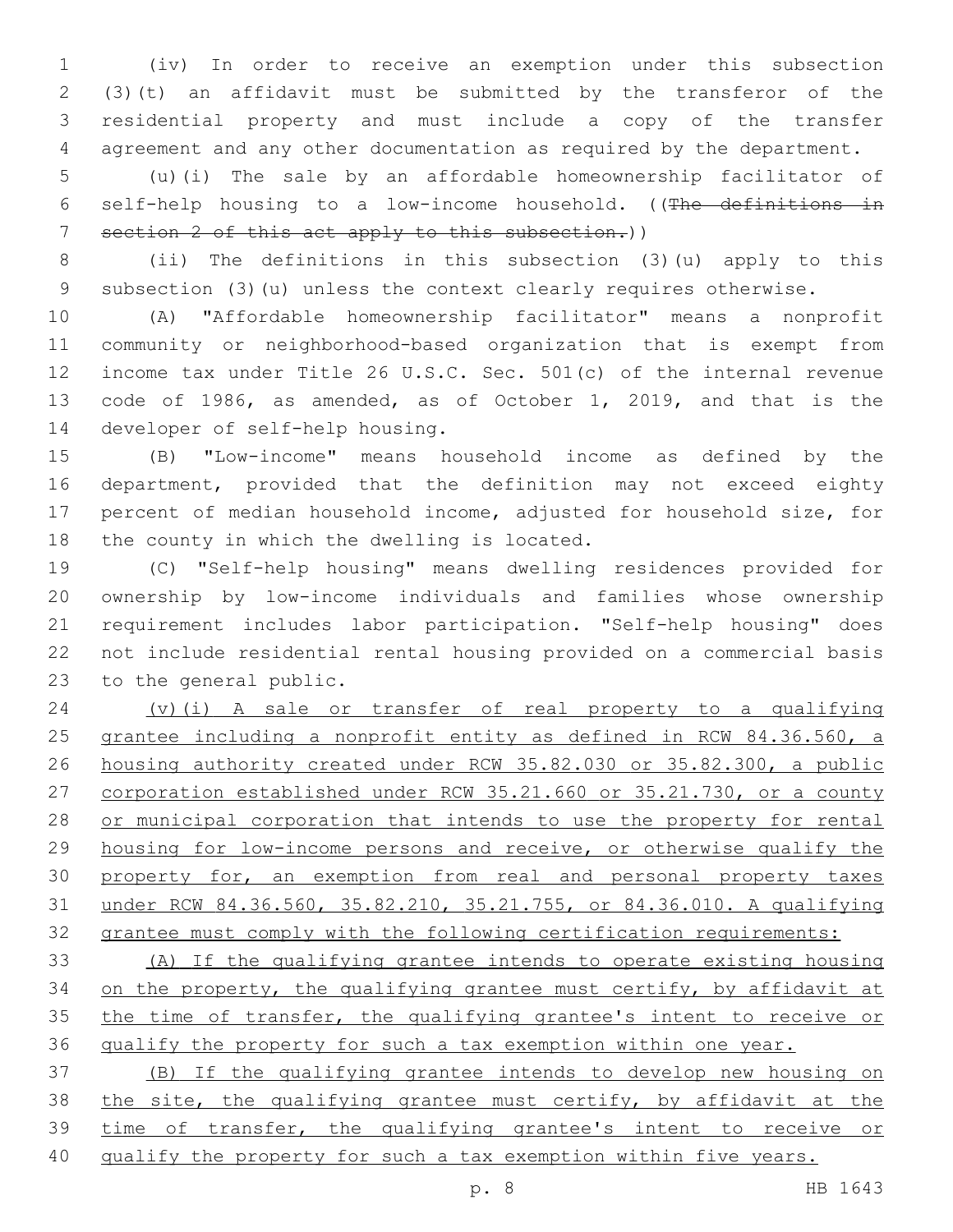(C) If the qualifying grantee intends to substantially rehabilitate the premises as defined in RCW 59.18.200, the qualifying grantee must certify, by affidavit at the time of transfer, the qualifying grantee's intent to receive or qualify the property for 5 such a tax exemption within three years.

 (ii) If the qualifying grantee fails to receive, or otherwise qualify the property for, an exemption from real and personal property taxes under RCW 84.36.560, 35.82.210, 35.21.755, or 84.36.010 within the timelines described in (v)(i)(A), (B), or (C) of 10 this subsection, the qualifying grantee must pay the tax that would 11 have otherwise been due at the time of initial transfer, plus interest calculated from the date of initial transfer pursuant to RCW 82.32.050.

14 (iii) If a qualifying grantee transfers the property to a 15 different qualifying grantee within the original timelines described 16 in (v)(i)(A), (B), or (C) of this subsection, neither the original 17 qualifying grantee nor the new qualifying grantee is required to pay 18 the tax, so long as the new qualifying grantee operates, 19 substantially rehabilitates, or develops the property for the 20 intended purpose within the exemption period of the initial transfer. 21 If the new qualifying grantee fails to qualify the property for the 22 exemptions listed in (v)(ii) of this subsection, only the new 23 qualifying grantee is liable for the payment of taxes required by 24 (v)(ii) of this subsection. There is no limit on the number of 25 transfers between qualifying grantees.

26 (iv) Each affidavit must be filed with the department upon 27 completion of the sale or transfer of property. The qualifying 28 grantee must provide proof to the department as required by the 29 department once the property has been qualified for the property tax 30 exemption as described in (v)(i)(A), (B), or (C) of this subsection.

31 **Sec. 4.** RCW 82.45.010 and 2019 c 424 s 3 are each amended to 32 read as follows:

 (1) As used in this chapter, the term "sale" has its ordinary meaning and includes any conveyance, grant, assignment, quitclaim, or transfer of the ownership of or title to real property, including standing timber, or any estate or interest therein for a valuable 37 consideration, and any contract for such conveyance, grant, assignment, quitclaim, or transfer, and any lease with an option to purchase real property, including standing timber, or any estate or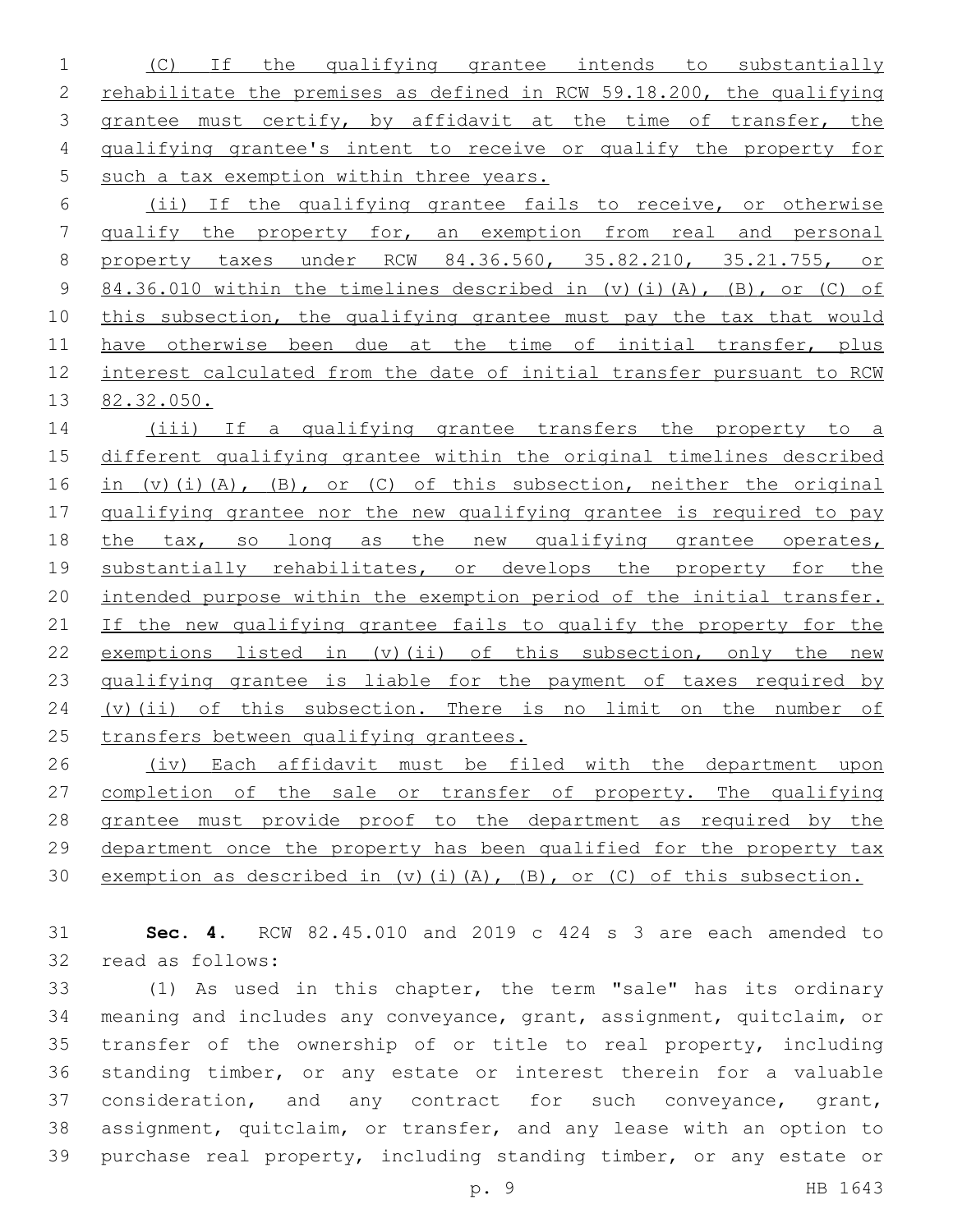interest therein or other contract under which possession of the property is given to the purchaser, or any other person at the purchaser's direction, and title to the property is retained by the vendor as security for the payment of the purchase price. The term also includes the grant, assignment, quitclaim, sale, or transfer of improvements constructed upon leased land.6

 (2)(a) The term "sale" also includes the transfer or acquisition within any thirty-six month period of a controlling interest in any entity with an interest in real property located in this state for a 10 valuable consideration.

 (b) For the sole purpose of determining whether, pursuant to the exercise of an option, a controlling interest was transferred or acquired within a thirty-six month period, the date that the option agreement was executed is the date on which the transfer or acquisition of the controlling interest is deemed to occur. For all other purposes under this chapter, the date upon which the option is exercised is the date of the transfer or acquisition of the 18 controlling interest.

 (c) For purposes of this subsection, all acquisitions of persons acting in concert must be aggregated for purposes of determining whether a transfer or acquisition of a controlling interest has taken place. The department must adopt standards by rule to determine when persons are acting in concert. In adopting a rule for this purpose, 24 the department must consider the following:

 (i) Persons must be treated as acting in concert when they have a relationship with each other such that one person influences or controls the actions of another through common ownership; and

28 (ii) When persons are not commonly owned or controlled, they must be treated as acting in concert only when the unity with which the purchasers have negotiated and will consummate the transfer of ownership interests supports a finding that they are acting as a single entity. If the acquisitions are completely independent, with each purchaser buying without regard to the identity of the other purchasers, then the acquisitions are considered separate acquisitions.35

(3) The term "sale" does not include:36

(a) A transfer by gift, devise, or inheritance.

 (b) A transfer by transfer on death deed, to the extent that it is not in satisfaction of a contractual obligation of the decedent 40 owed to the recipient of the property.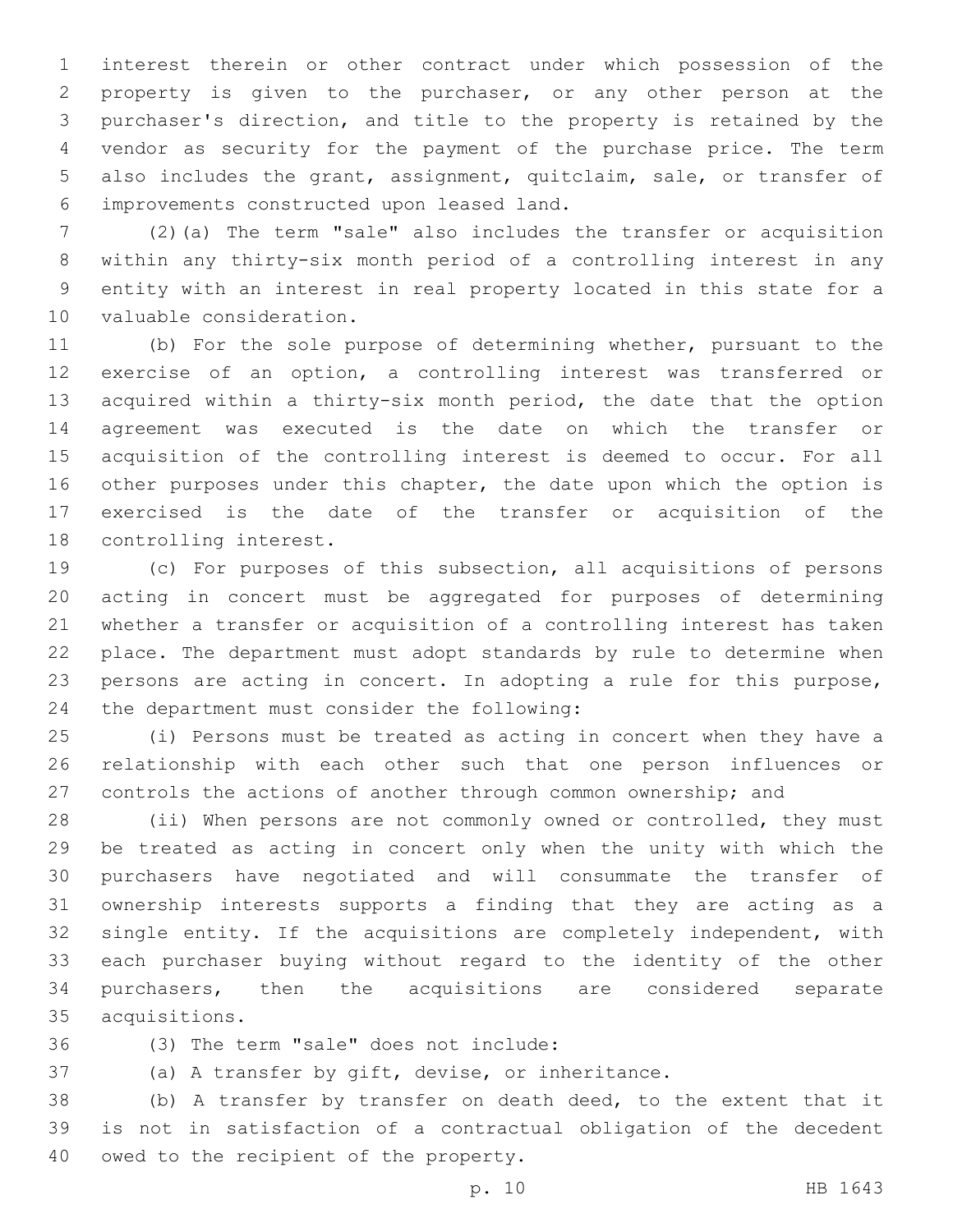(c) A transfer of any leasehold interest other than of the type 2 mentioned above.

 (d) A cancellation or forfeiture of a vendee's interest in a contract for the sale of real property, whether or not such contract contains a forfeiture clause, or deed in lieu of foreclosure of a mortgage.6

 (e) The partition of property by tenants in common by agreement 8 or as the result of a court decree.

 (f) The assignment of property or interest in property from one spouse or one domestic partner to the other spouse or other domestic partner in accordance with the terms of a decree of dissolution of marriage or state registered domestic partnership or in fulfillment 13 of a property settlement agreement.

 (g) The assignment or other transfer of a vendor's interest in a contract for the sale of real property, even though accompanied by a conveyance of the vendor's interest in the real property involved.

 (h) Transfers by appropriation or decree in condemnation proceedings brought by the United States, the state or any political 19 subdivision thereof, or a municipal corporation.

 (i) A mortgage or other transfer of an interest in real property 21 merely to secure a debt, or the assignment thereof.

 (j) Any transfer or conveyance made pursuant to a deed of trust 23 or an order of sale by the court in any mortgage, deed of trust, or lien foreclosure proceeding or upon execution of a judgment, or deed in lieu of foreclosure to satisfy a mortgage or deed of trust.

 (k) A conveyance to the federal housing administration or veterans administration by an authorized mortgagee made pursuant to a contract of insurance or guaranty with the federal housing 29 administration or veterans administration.

 (l) A transfer in compliance with the terms of any lease or contract upon which the tax as imposed by this chapter has been paid or where the lease or contract was entered into prior to the date 33 this tax was first imposed.

(m) The sale of any grave or lot in an established cemetery.

 (n) A sale by the United States, this state or any political subdivision thereof, or a municipal corporation of this state.

 (o) A sale to a regional transit authority or public corporation under RCW 81.112.320 under a sale/leaseback agreement under RCW 39 81.112.300.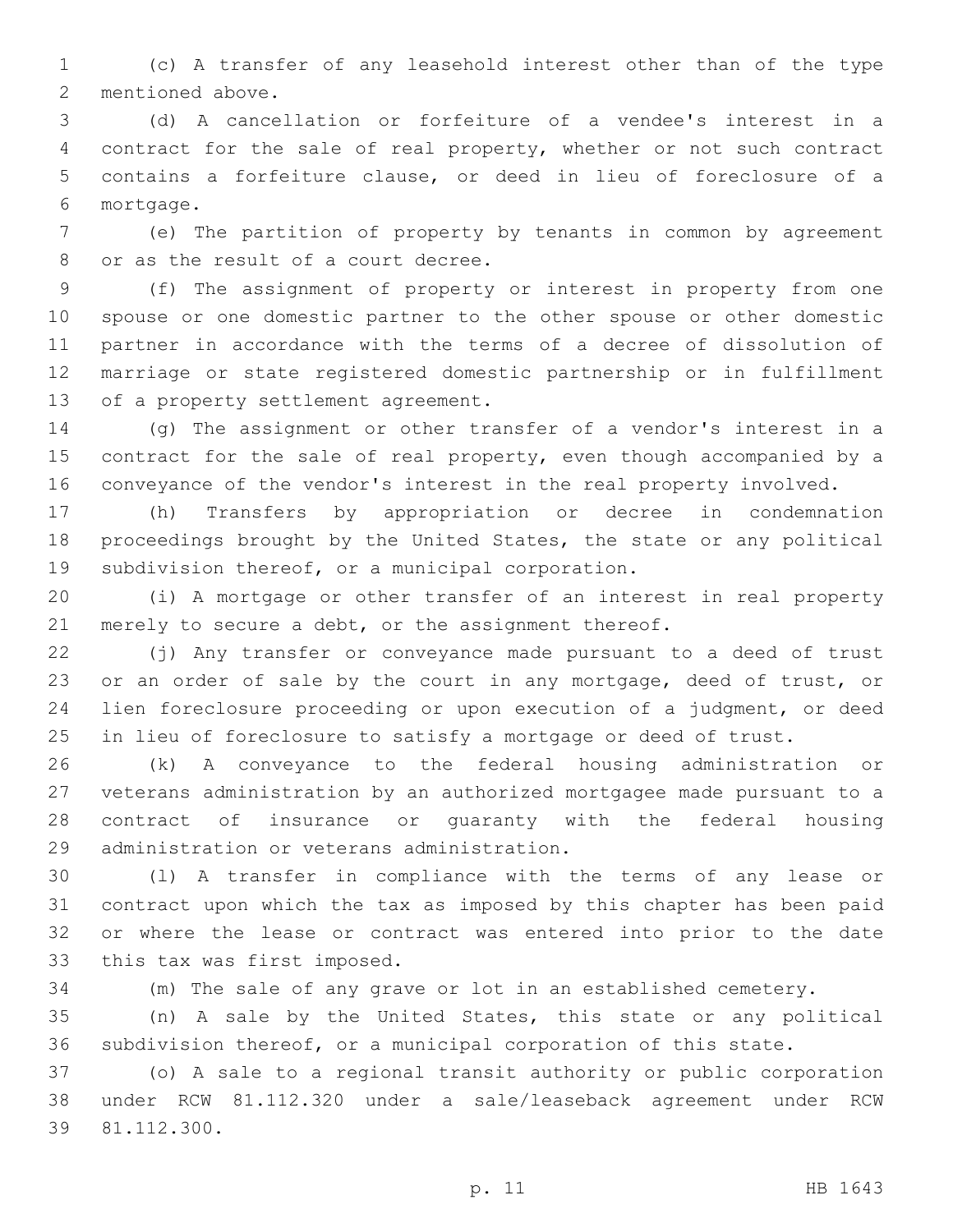(p) A transfer of real property, however effected, if it consists of a mere change in identity or form of ownership of an entity where there is no change in the beneficial ownership. These include transfers to a corporation or partnership which is wholly owned by the transferor and/or the transferor's spouse or domestic partner or children of the transferor or the transferor's spouse or domestic partner. However, if thereafter such transferee corporation or partnership voluntarily transfers such real property, or such transferor, spouse or domestic partner, or children of the transferor or the transferor's spouse or domestic partner voluntarily transfer stock in the transferee corporation or interest in the transferee partnership capital, as the case may be, to other than (i) the transferor and/or the transferor's spouse or domestic partner or children of the transferor or the transferor's spouse or domestic partner, (ii) a trust having the transferor and/or the transferor's spouse or domestic partner or children of the transferor or the transferor's spouse or domestic partner as the only beneficiaries at the time of the transfer to the trust, or (iii) a corporation or partnership wholly owned by the original transferor and/or the transferor's spouse or domestic partner or children of the transferor 21 or the transferor's spouse or domestic partner, within three years of the original transfer to which this exemption applies, and the tax on the subsequent transfer has not been paid within sixty days of becoming due, excise taxes become due and payable on the original 25 transfer as otherwise provided by law.

 (q)(i) A transfer that for federal income tax purposes does not involve the recognition of gain or loss for entity formation, liquidation or dissolution, and reorganization, including but not limited to nonrecognition of gain or loss because of application of 26 U.S.C. Sec. 332, 337, 351, 368(a)(1), 721, or 731 of the internal 31 revenue code of 1986, as amended.

 (ii) However, the transfer described in (q)(i) of this subsection cannot be preceded or followed within a thirty-six month period by another transfer or series of transfers, that, when combined with the otherwise exempt transfer or transfers described in (q)(i) of this subsection, results in the transfer of a controlling interest in the entity for valuable consideration, and in which one or more persons previously holding a controlling interest in the entity receive cash or property in exchange for any interest the person or persons acting in concert hold in the entity. This subsection (3)(q)(ii) does not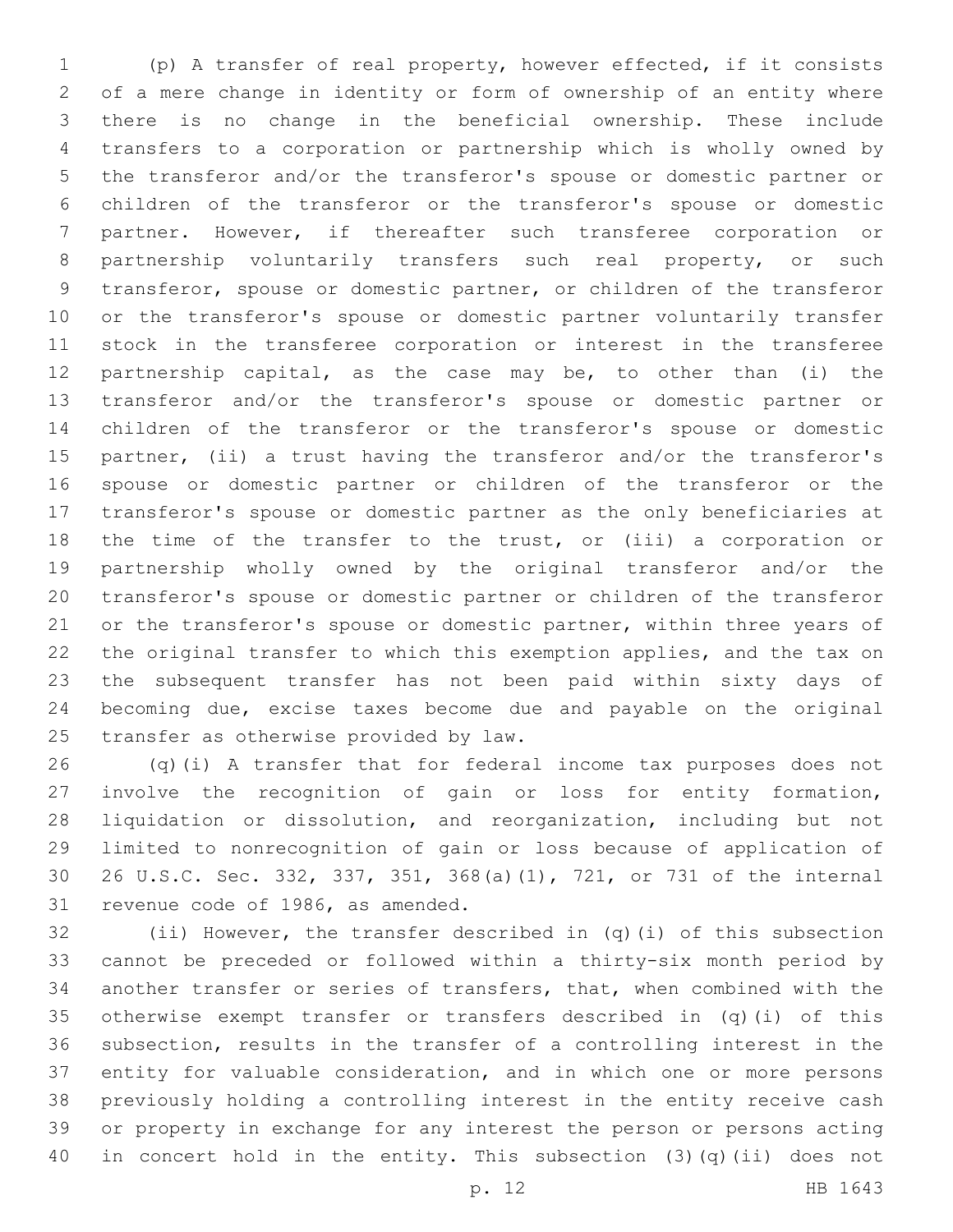apply to that part of the transfer involving property received that is the real property interest that the person or persons originally contributed to the entity or when one or more persons who did not contribute real property or belong to the entity at a time when real property was purchased receive cash or personal property in exchange for that person or persons' interest in the entity. The real estate excise tax under this subsection (3)(q)(ii) is imposed upon the person or persons who previously held a controlling interest in the 9 entity.

 (r) A qualified sale of a manufactured/mobile home community, as defined in RCW 59.20.030, that takes place on or after June 12, 2008, 12 but before December 31, 2018.

 (s)(i) A transfer of a qualified low-income housing development or controlling interest in a qualified low-income housing development, unless, due to noncompliance with federal statutory requirements, the seller is subject to recapture, in whole or in part, of its allocated federal low-income housing tax credits within 18 the four years prior to the date of transfer.

 (ii) For purposes of this subsection (3)(s), "qualified low- income housing development" means real property and improvements in respect to which the seller or, in the case of a transfer of a controlling interest, the owner or beneficial owner, was allocated federal low-income housing tax credits authorized under 26 U.S.C. Sec. 42 or successor statute, by the Washington state housing finance commission or successor state-authorized tax credit allocating 26 agency.

 (iii) This subsection (3)(s) does not apply to transfers of a qualified low-income housing development or controlling interest in a qualified low-income housing development occurring on or after July 30 1, 2035.

 (iv) The Washington state housing finance commission, in consultation with the department, must gather data on: (A) The fiscal savings, if any, accruing to transferees as a result of the exemption provided in this subsection (3)(s); (B) the extent to which transferors of qualified low-income housing developments receive consideration, including any assumption of debt, as part of a 37 transfer subject to the exemption provided in this subsection (3)(s); and (C) the continued use of the property for low-income housing. The Washington state housing finance commission must provide this information to the joint legislative audit and review committee. The

p. 13 HB 1643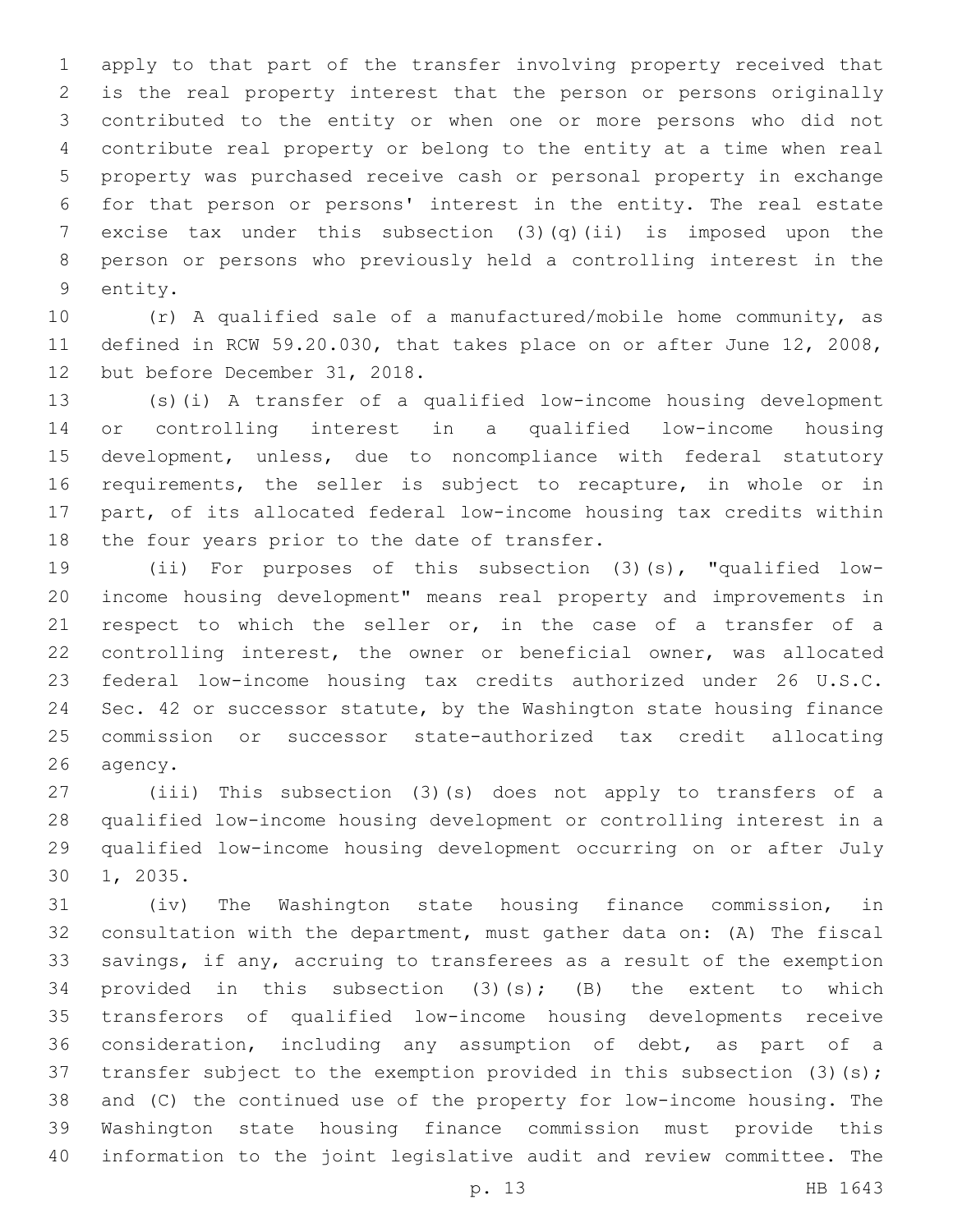committee must conduct a review of the tax preference created under this subsection (3)(s) in calendar year 2033, as required under 3 chapter 43.136 RCW.

 (t)(i) A qualified transfer of residential property by a legal representative of a person with developmental disabilities to a qualified entity subject to the following conditions:

 (A) The adult child with developmental disabilities of the transferor of the residential property must be allowed to reside in the residence or successor property so long as the placement is safe and appropriate as determined by the department of social and health 11 services;

 (B) The title to the residential property is conveyed without the receipt of consideration by the legal representative of a person with 14 developmental disabilities to a qualified entity;

 (C) The residential property must have no more than four living 16 units located on it; and

 (D) The residential property transferred must remain in continued use for fifty years by the qualified entity as supported living for persons with developmental disabilities by the qualified entity or successor entity. If the qualified entity sells or otherwise conveys ownership of the residential property the proceeds of the sale or conveyance must be used to acquire similar residential property and such similar residential property must be considered the successor for continued use. The property will not be considered in continued use if the department of social and health services finds that the property has failed, after a reasonable time to remedy, to meet any health and safety statutory or regulatory requirements. If the department of social and health services determines that the property fails to meet the requirements for continued use, the department of social and health services must notify the department and the real estate excise tax based on the value of the property at the time of the transfer into use as residential property for persons with developmental disabilities becomes immediately due and payable by the qualified entity. The tax due is not subject to penalties, fees, or 35 interest under this title.

 (ii) For the purposes of this subsection (3)(t) the definitions 37 in RCW 71A.10.020 apply.

38 (iii) A "qualified entity" is:

 (A) A nonprofit organization under Title 26 U.S.C. Sec. 501(c)(3) of the federal internal revenue code of 1986, as amended, as of June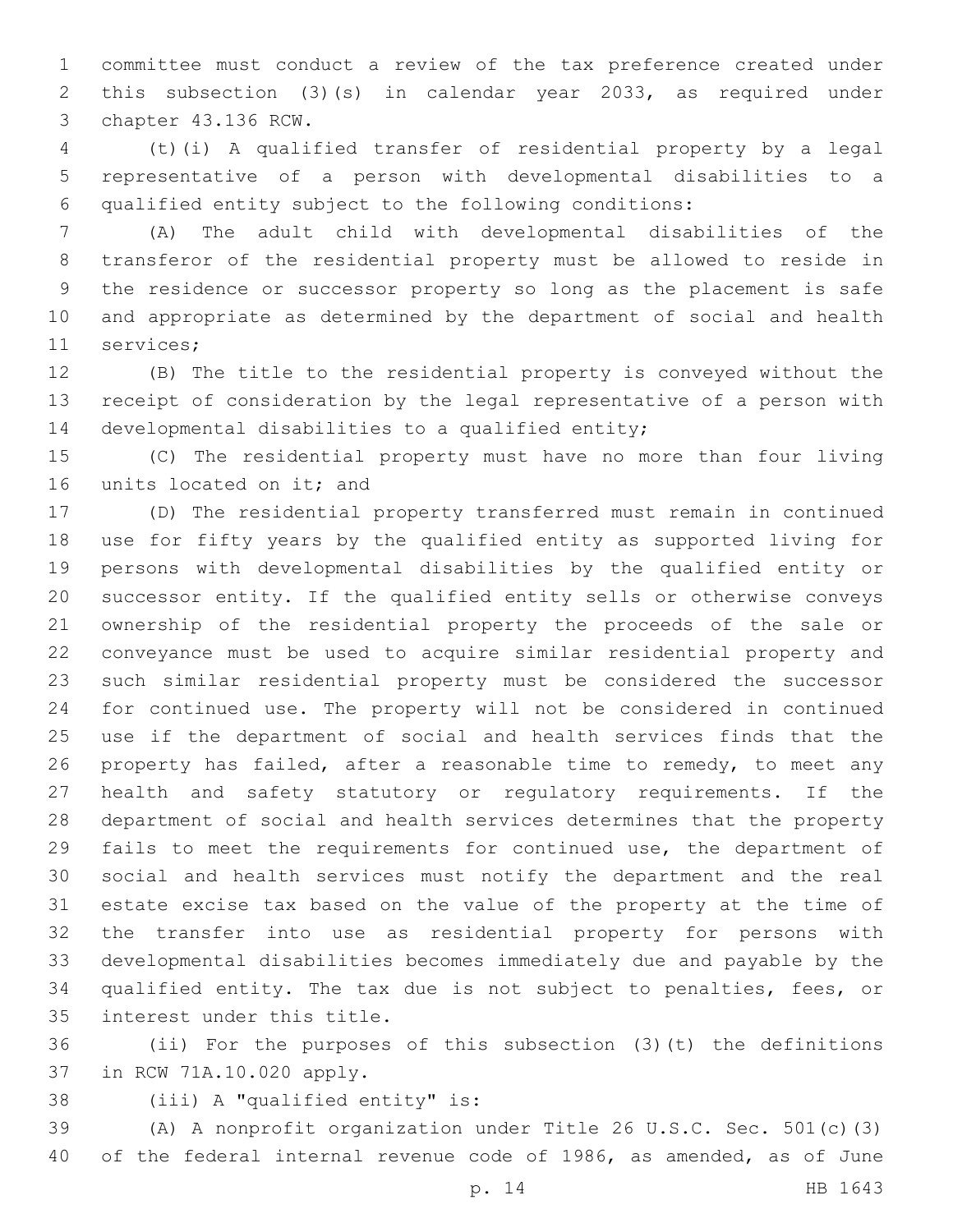7, 2018, or a subsidiary under the same taxpayer identification number that provides residential supported living for persons with 3 developmental disabilities; or

 (B) A nonprofit adult family home, as defined in RCW 70.128.010, that exclusively serves persons with developmental disabilities.

 (iv) In order to receive an exemption under this subsection (3)(t) an affidavit must be submitted by the transferor of the residential property and must include a copy of the transfer agreement and any other documentation as required by the department.

 (u)(i) A sale or transfer of real property to a qualifying grantee including a nonprofit entity as defined in RCW 84.36.560, a housing authority created under RCW 35.82.030 or 35.82.300, a public corporation established under RCW 35.21.660 or 35.21.730, or a county 14 or municipal corporation that intends to use the property for rental housing for low-income persons and receive, or otherwise qualify the 16 property for, an exemption from real and personal property taxes under RCW 84.36.560, 35.82.210, 35.21.755, or 84.36.010. A qualifying grantee must comply with the following certification requirements:

 (A) If the qualifying grantee intends to operate existing housing 20 on the property, the qualifying grantee must certify, by affidavit at 21 the time of transfer, the qualifying grantee's intent to receive or qualify the property for such a tax exemption within one year.

 (B) If the qualifying grantee intends to develop new housing on 24 the site, the qualifying grantee must certify, by affidavit at the 25 time of transfer, the qualifying grantee's intent to receive or 26 qualify the property for such a tax exemption within five years.

 (C) If the qualifying grantee intends to substantially rehabilitate the premises as defined in RCW 59.18.200, the qualifying 29 grantee must certify, by affidavit at the time of transfer, the qualifying grantee's intent to receive or qualify the property for 31 such a tax exemption within three years.

 (ii) If the qualifying grantee fails to receive, or otherwise 33 qualify the property for, an exemption from real and personal property taxes under RCW 84.36.560, 35.82.210, 35.21.755, or 84.36.010 within the timelines described in (u)(i)(A), (B), or (C) of this subsection, the qualifying grantee must pay the tax that would have otherwise been due at the time of initial transfer, plus interest calculated from the date of initial transfer pursuant to RCW 82.32.050.